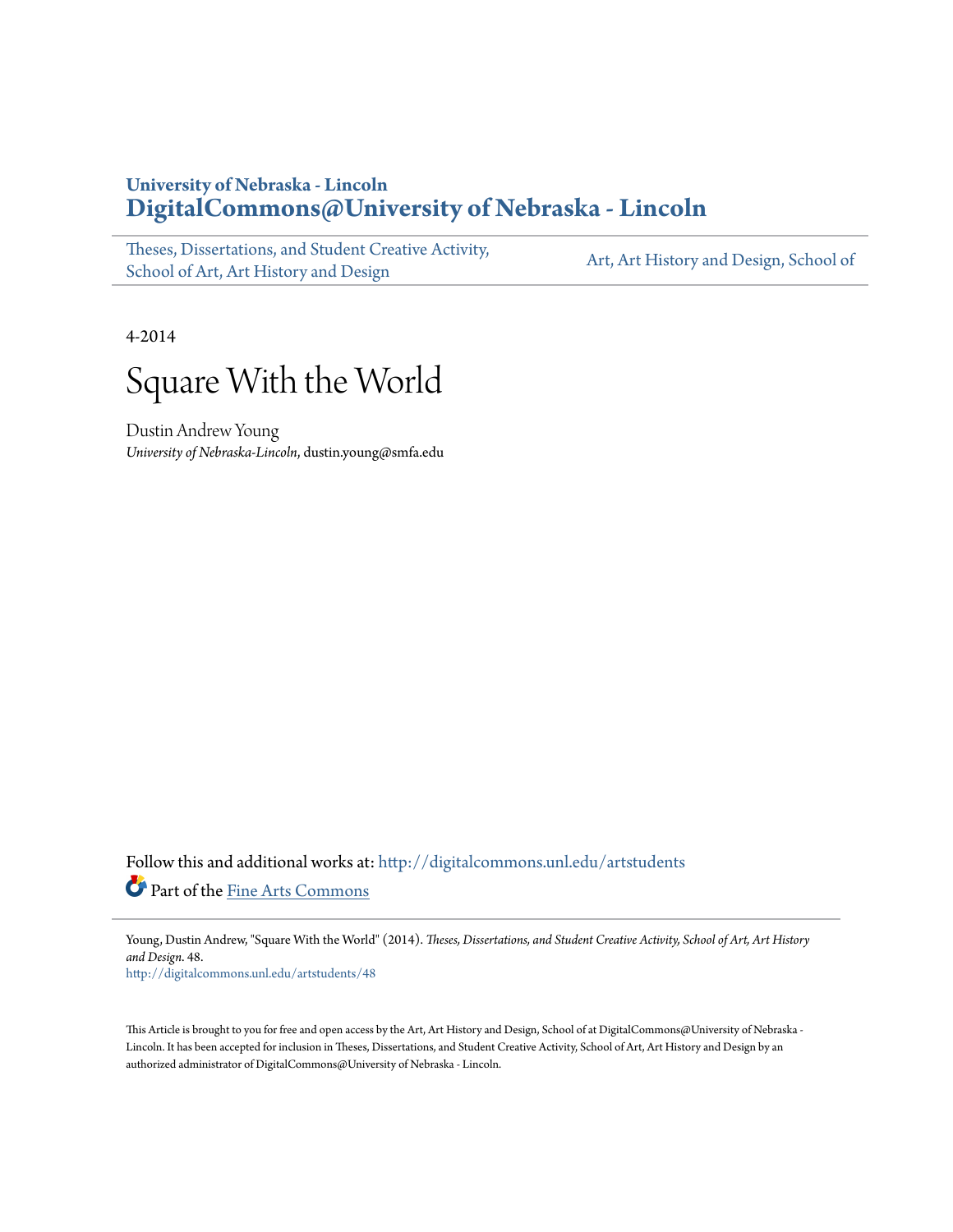## SQUARE WITH THE WORLD

By

Dustin Andrew Young

### A THESIS

Presented to the Faculty of

The Graduate College of the University of Nebraska

In Partial Fulfillment of Requirements

For the Degree of Master of Fine Arts

Major: Art

Under the Supervision of Professor Aaron Holz

Lincoln, Nebraska

April, 2014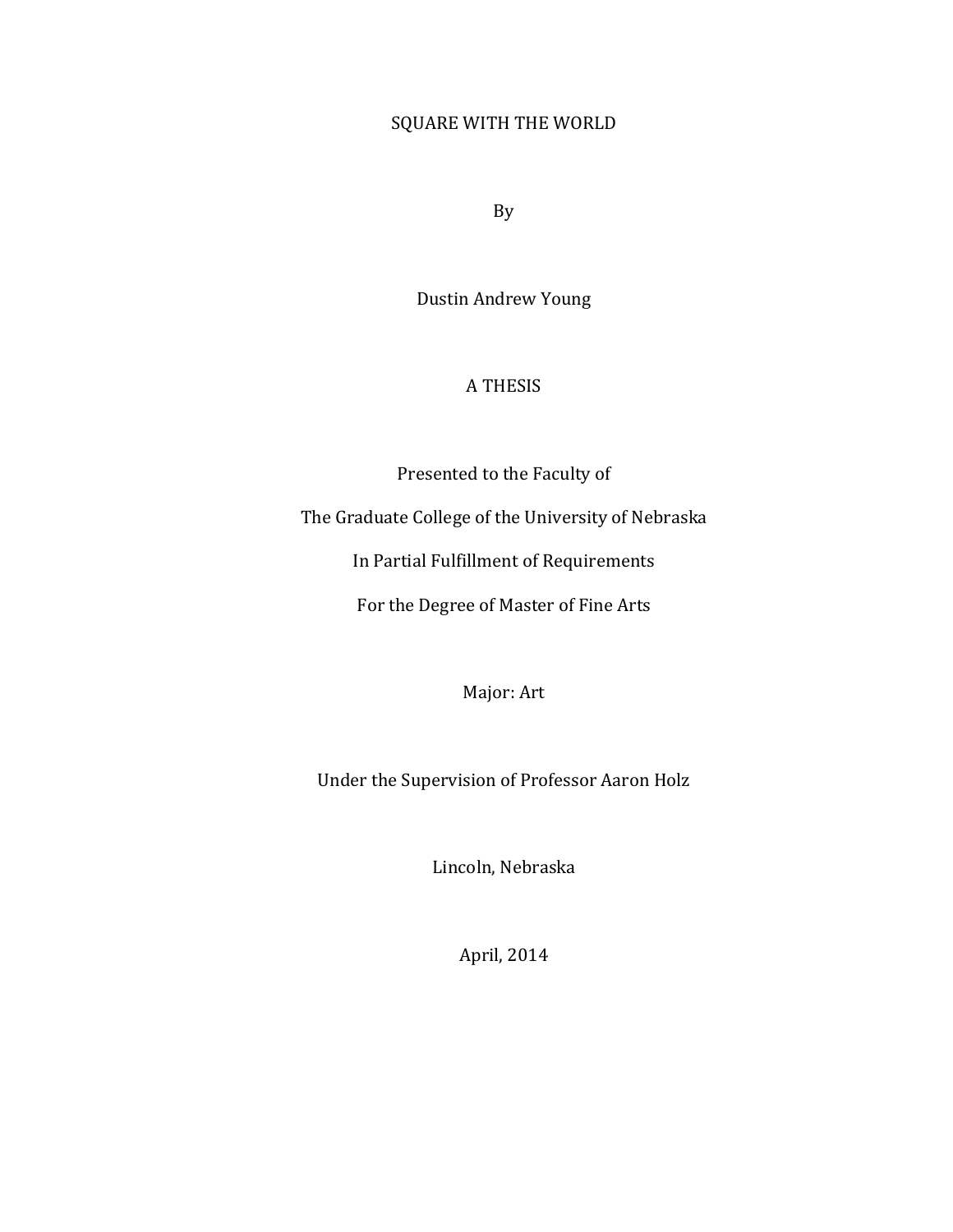### SQUARE WITH THE WORLD

Dustin Andrew Young, M.F.A.

### University of Nebraska, 2014

Advisor: Aaron Holz

Memory influences everything in our lives. Massive amounts of information are stored from each experience and that data influences future thoughts and decisions. Included are the collective memories of daily headlines and images from pop-culture, as well as personal memories from my own history. Contemporary society is constantly inundated with emotionally charged imagery that aims to shock viewers by appealing to their sensibilities. By reworking the images to avoid shock and specificity, my artwork turns these depictions into mnemonic symbols that stir the mind with associations.

The technique of layering materials, whether in ink, watercolor, or graphite, reflects the manner in which memories are stored and recalled. Each new mark or layer affects the layers before and after its application. The images are constructed in a way to diffuse the emotive response when viewing the work while maintaining its personal significance and mnemonic capabilities.

The subject matter fluctuates from piece to piece, flowing between moments of clarity and confusion by employing a combination of abstracted and figurative drawings. Juxtaposing the images helps direct a narrative that remains purposefully vague. The equivocal nature of these images is intended to reflect the construction and organization of memory, which changes and evolves with each new experience. There are recurring motifs, but each drawing is a piece to a puzzle that makes up my